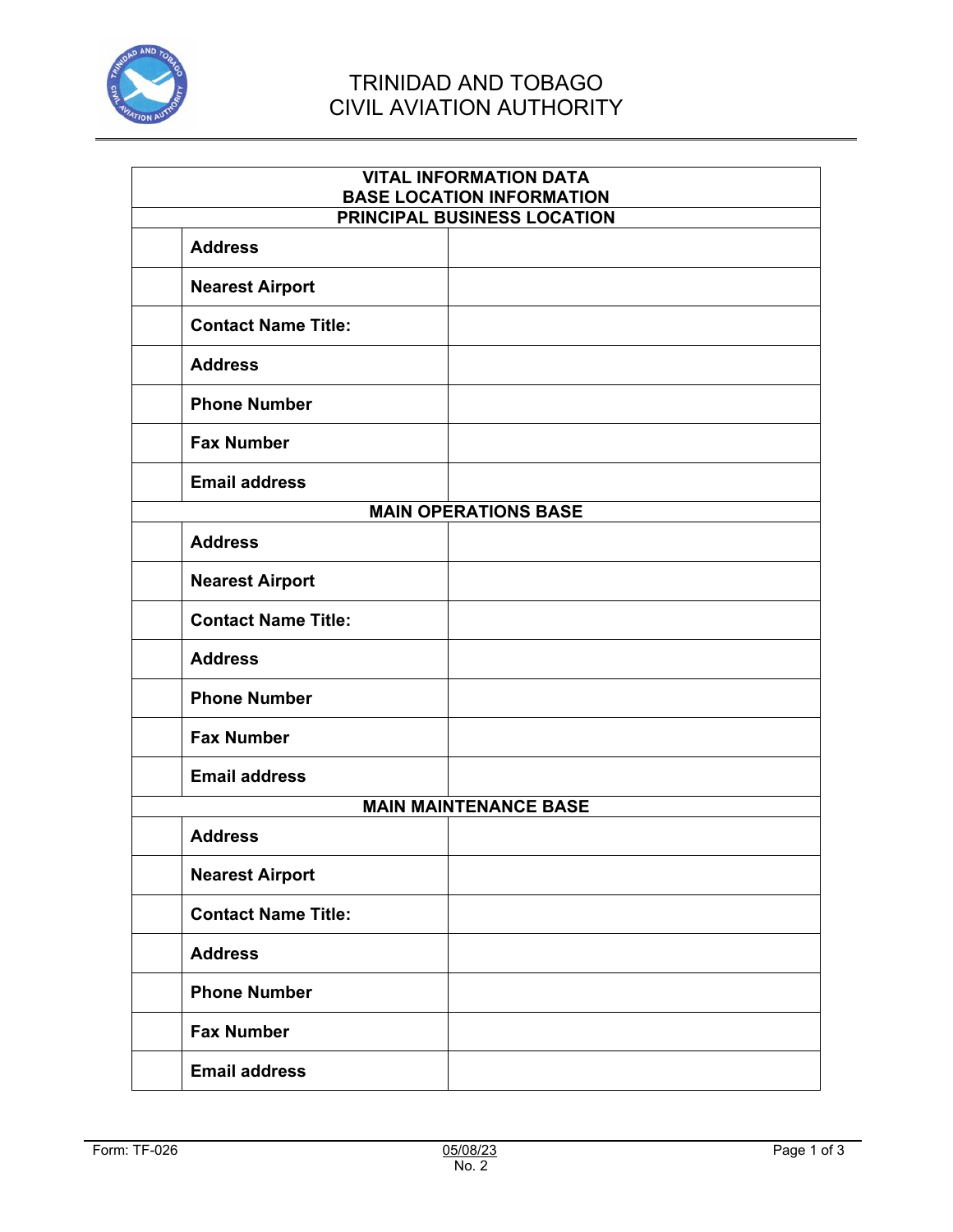

## TRINIDAD AND TOBAGO CIVIL AVIATION AUTHORITY

| <b>VITAL INFORMATION DATA</b><br><b>BASE LOCATION INFORMATION</b> |  |  |
|-------------------------------------------------------------------|--|--|
| <b>PRIMARY PILOT DOMICILE</b>                                     |  |  |
| <b>Address</b>                                                    |  |  |
| <b>Nearest Airport</b>                                            |  |  |
| <b>Contact Name Title:</b>                                        |  |  |
| <b>Address</b>                                                    |  |  |
| <b>Phone Number</b>                                               |  |  |
| <b>Fax Number</b>                                                 |  |  |
| <b>Email address</b>                                              |  |  |
| PRIMARY CABIN ATTENDANT DOMICILE                                  |  |  |
| <b>Address</b>                                                    |  |  |
| <b>Nearest Airport</b>                                            |  |  |
| <b>Contact Name Title:</b>                                        |  |  |
| <b>Address</b>                                                    |  |  |
| <b>Phone Number</b>                                               |  |  |
| <b>Fax Number</b>                                                 |  |  |
| <b>Email address</b>                                              |  |  |
| PRIMARY PILOT TRAINING LOCATION                                   |  |  |
| <b>Address</b>                                                    |  |  |
| <b>Nearest Airport</b>                                            |  |  |
| <b>Contact Name Title:</b>                                        |  |  |
| <b>Address</b>                                                    |  |  |
| <b>Phone Number</b>                                               |  |  |
| <b>Fax Number</b>                                                 |  |  |
| <b>Email address</b>                                              |  |  |